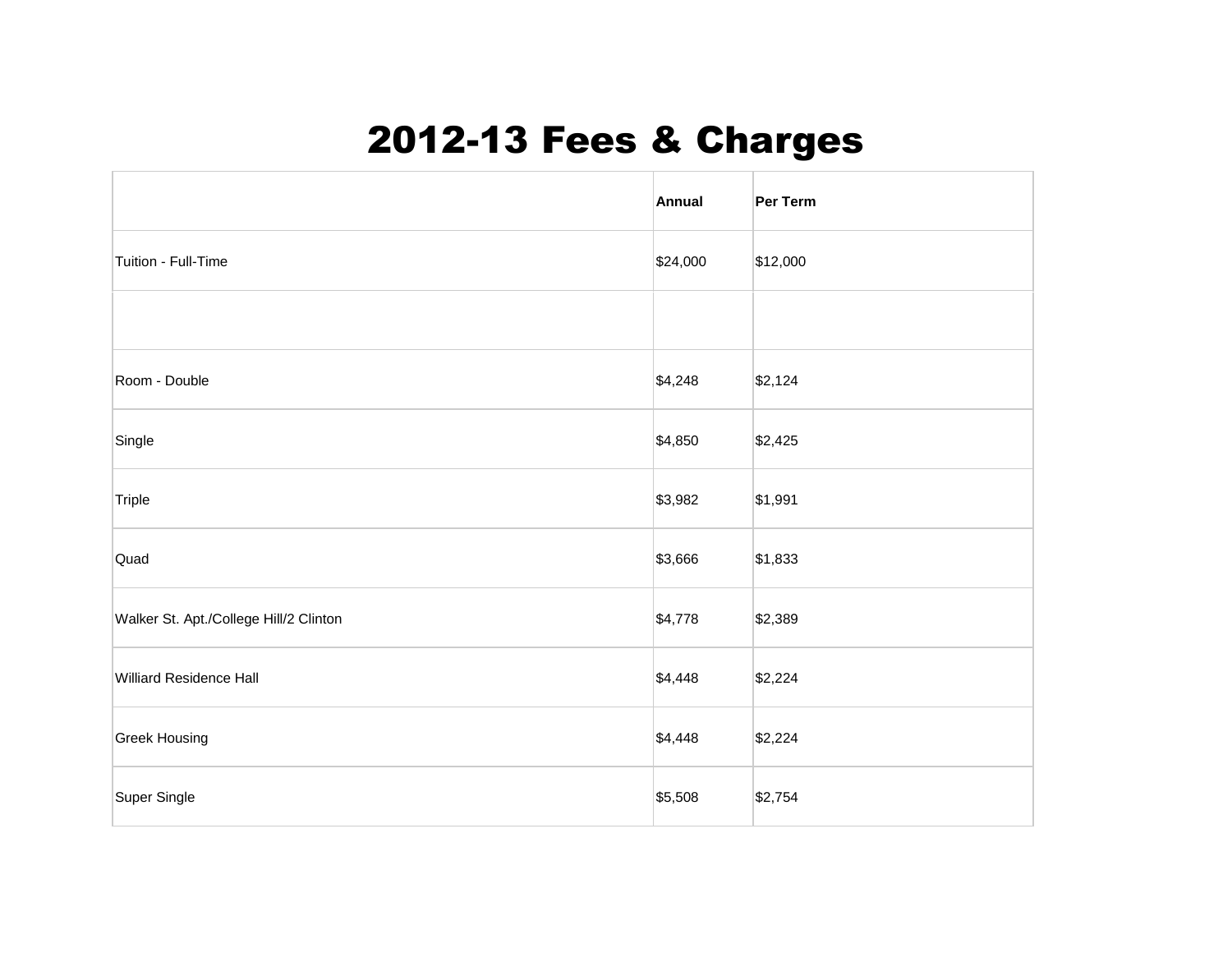| New Dorm-Double                              | \$4,650 | \$2,325     |
|----------------------------------------------|---------|-------------|
| New Dorm-Single                              | \$5,300 | \$2,650     |
| Summer Housing                               |         | \$85/week   |
| <b>Graduate Housing</b>                      |         | \$350/month |
|                                              |         |             |
| Techonolgy Fee:                              |         |             |
| Techonolgy Fee-Fulltime Student-Non Resident | \$100   | \$50        |
| Techonolgy Fee-Fulltime Residential Student  | \$580   | \$290       |
|                                              |         |             |
| Board - Full-Time                            | \$4,726 | \$2,363     |
| Unlimited Meal Plan                          |         |             |
| 14 Meal Plan - \$150 Berg Bucks              |         |             |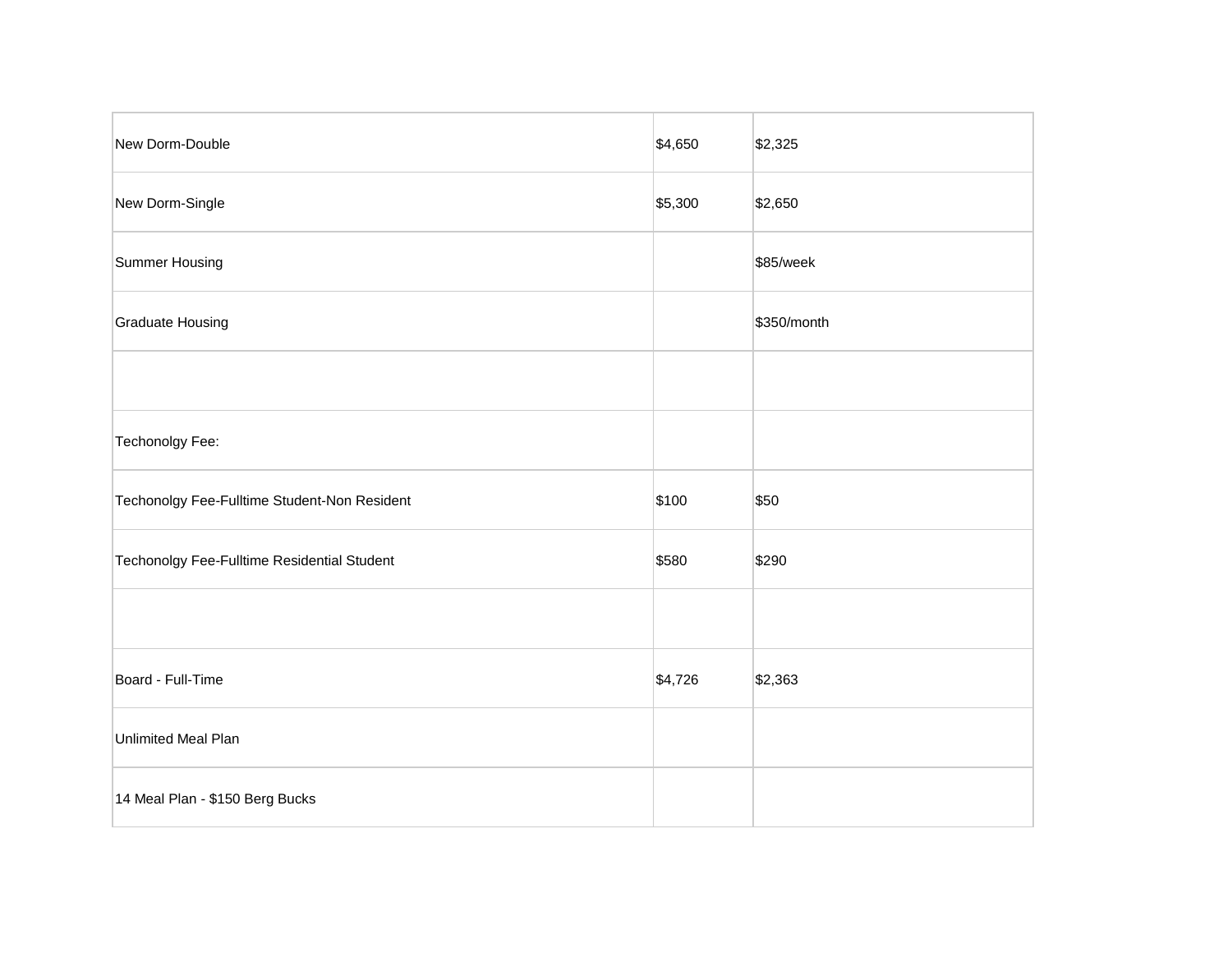| 10 Meal Plan - \$200 Berg Bucks      |                   |
|--------------------------------------|-------------------|
|                                      |                   |
| Tuition - Part-Time                  |                   |
| <11 hours Parttime-Tiffin Campus     | \$648/credit hour |
| Extra Hours >16 hours                | \$648/credit hour |
| Maumee Campus                        | \$453/credit hour |
| Graduate-COU & EDU                   | \$448/credit hour |
| Graduate-MBA                         | \$602/credit hour |
| Graduate-MEAC-Cohort-Pre Summer 2011 | \$298/credit hour |
| Graduate-MEAC-Cohort                 | \$336/credit hour |
| <b>High School Student-Options</b>   | \$150/credit hour |
|                                      |                   |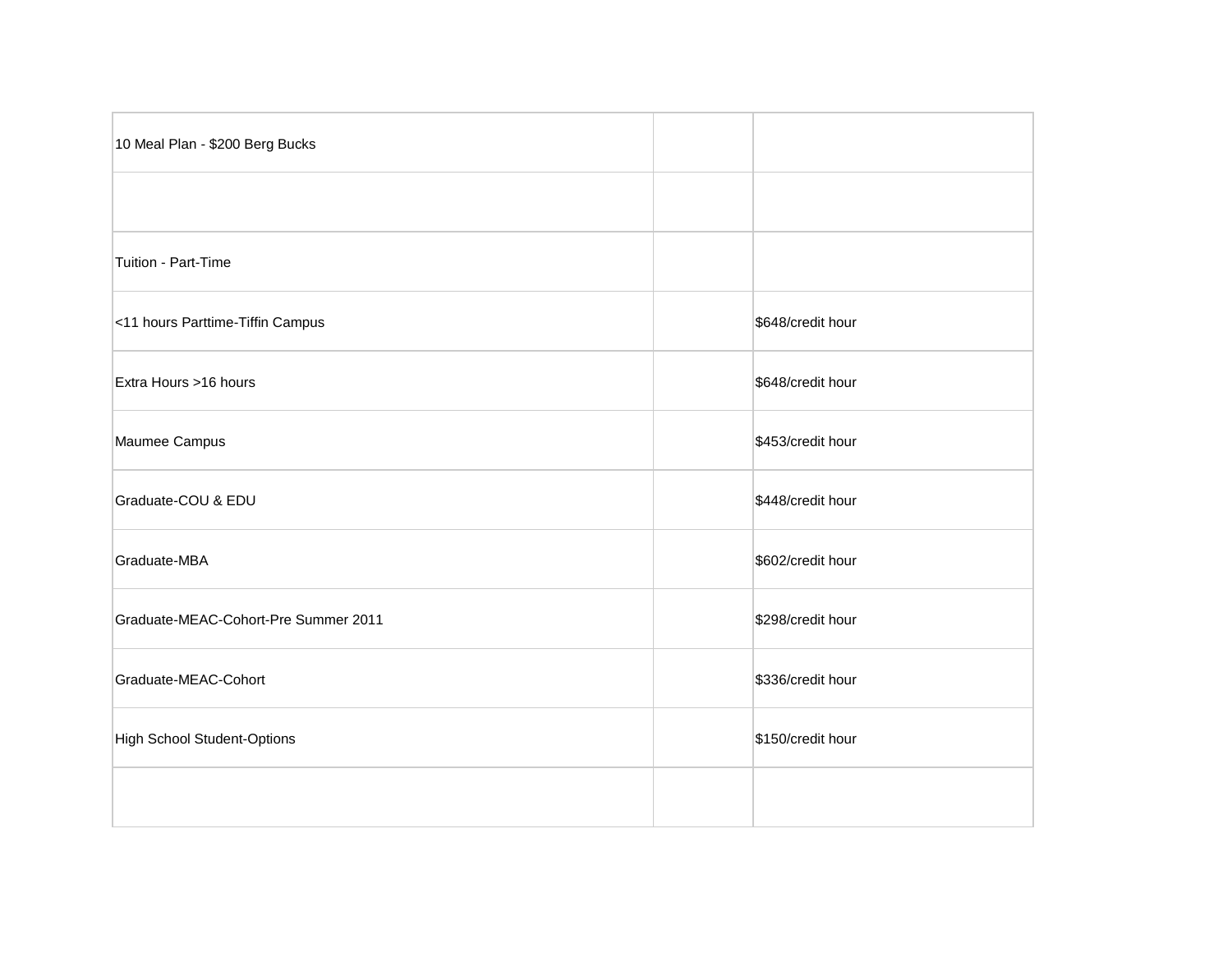| Tuition - American Junior Year-TBD   |                   |
|--------------------------------------|-------------------|
| Full Year Tuition                    | \$23,400          |
| Fall Tuition                         | \$11,235          |
| <b>Fall Extended Tuition</b>         | \$11,700          |
| Spring Tuition                       | <b>TBA</b>        |
|                                      |                   |
| Summer School for 2012:              |                   |
| Undergraduate-Tiffin Campus          | \$630/credit hour |
| Maumee Campus                        | \$440/credit hour |
| Graduate-COU & EDU                   | \$435/credit hour |
| Graduate-MBA                         | \$585/credit hour |
| Graduate-MEAC-Cohort-Pre Summer 2011 | \$327/credit hour |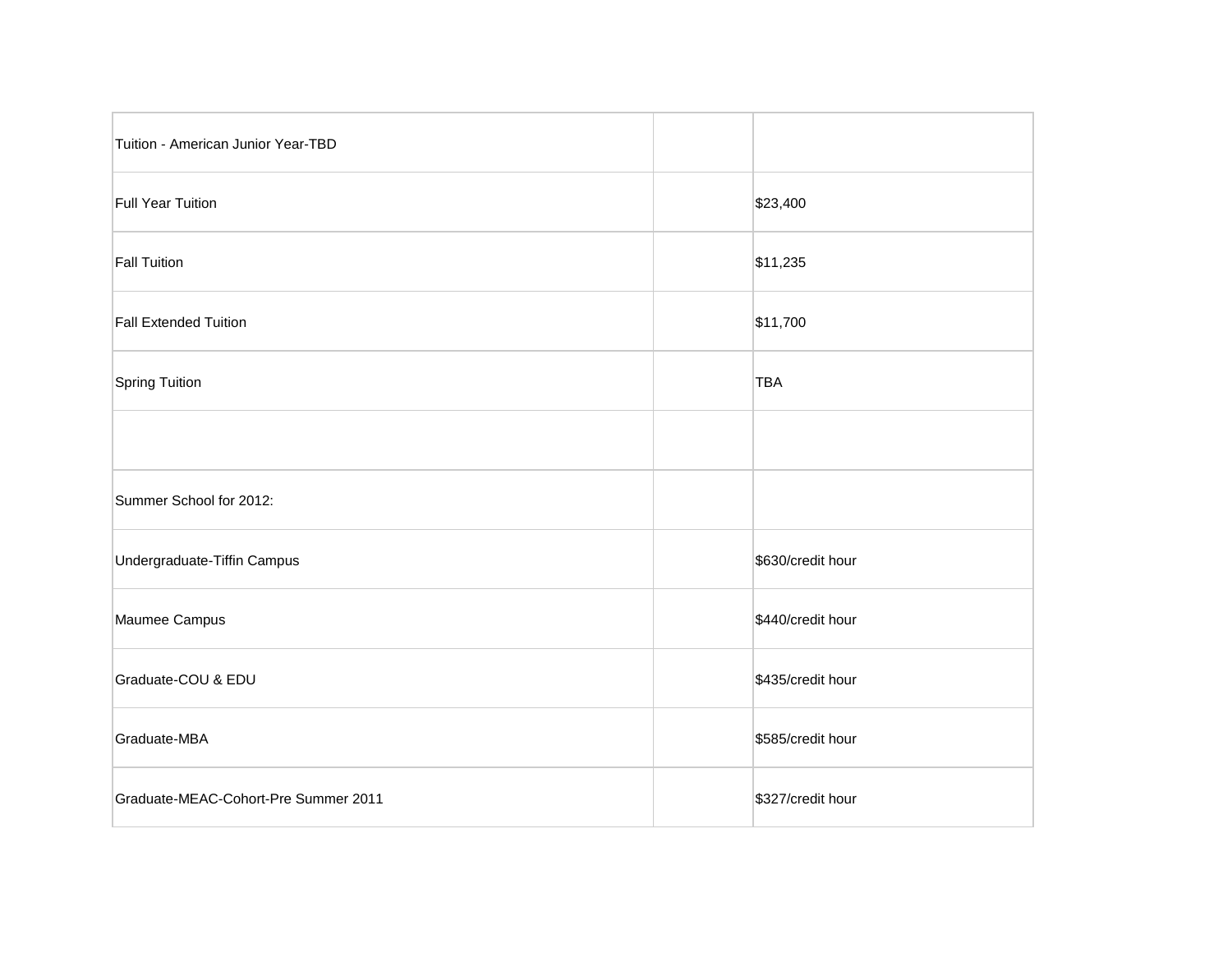| Graduate-MEAC-Cohort          | \$290/credit hour |
|-------------------------------|-------------------|
| Heidelberg @ Heidelberg       | <b>TBD</b>        |
|                               |                   |
|                               |                   |
| Other Fees:                   |                   |
| Lost Key                      | \$100/key         |
| New Id                        | \$25              |
| Credit by Exam-Undergrad-Test | \$75              |
| Credit by Exam-Undergrad      | \$40/hour         |
| Credit by Exam-Graduate       | \$100/course      |
| Insurance                     | \$743/year        |
| International Insurance       | \$99/month        |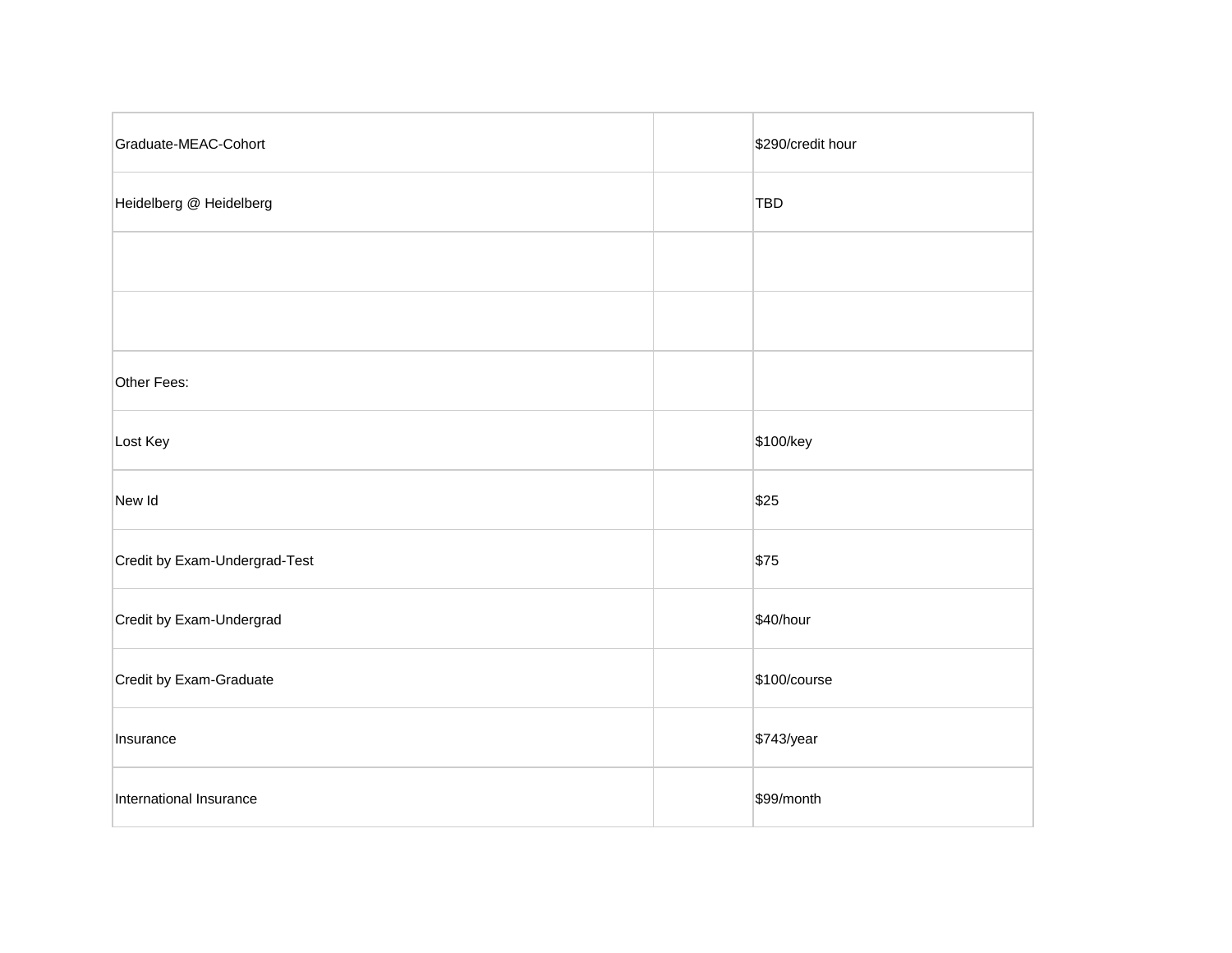| Late Registration Fee           | 100            |
|---------------------------------|----------------|
| <b>Parking Fines</b>            | \$25-\$50      |
| <b>Returned Check Fee</b>       | \$25/check     |
| Contract Fee                    | \$45/year      |
| Transcripts                     | \$5/transcript |
| Parking Fee-Resident            | \$50/year      |
| Parking Fee-Commuter            | \$25/year      |
| Parking Fee-Temporary           | \$1/day        |
| <b>Private Music Lessons</b>    | \$250/hour     |
| <b>Audit Fee</b>                | \$315          |
| <b>Graduation Fee</b>           | \$105          |
| Late Graduation Application Fee | \$25           |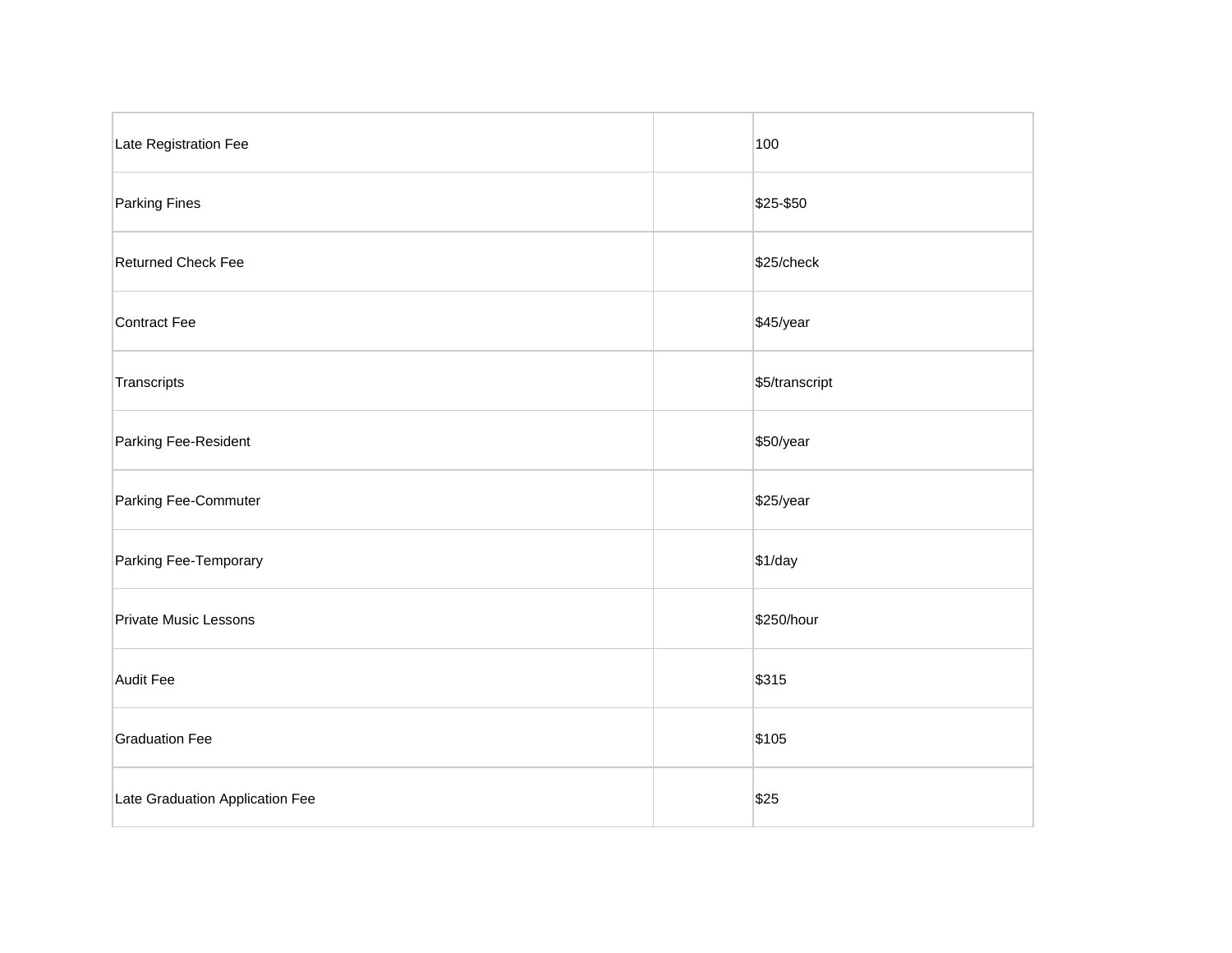| Undergraduate Lab Fees: |                          |
|-------------------------|--------------------------|
|                         |                          |
|                         |                          |
|                         |                          |
|                         |                          |
| Anthropology Fees:      |                          |
|                         |                          |
|                         |                          |
|                         |                          |
|                         |                          |
|                         |                          |
| <b>ANT 347</b>          | \$500/course (estimated) |
|                         |                          |
| <b>ANT 250</b>          | \$85/course              |
|                         |                          |
|                         |                          |
|                         | \$85/course              |
|                         |                          |
| <b>ANT 251</b>          |                          |
|                         |                          |
| Art Lab Fees:           |                          |
|                         |                          |
|                         |                          |
|                         |                          |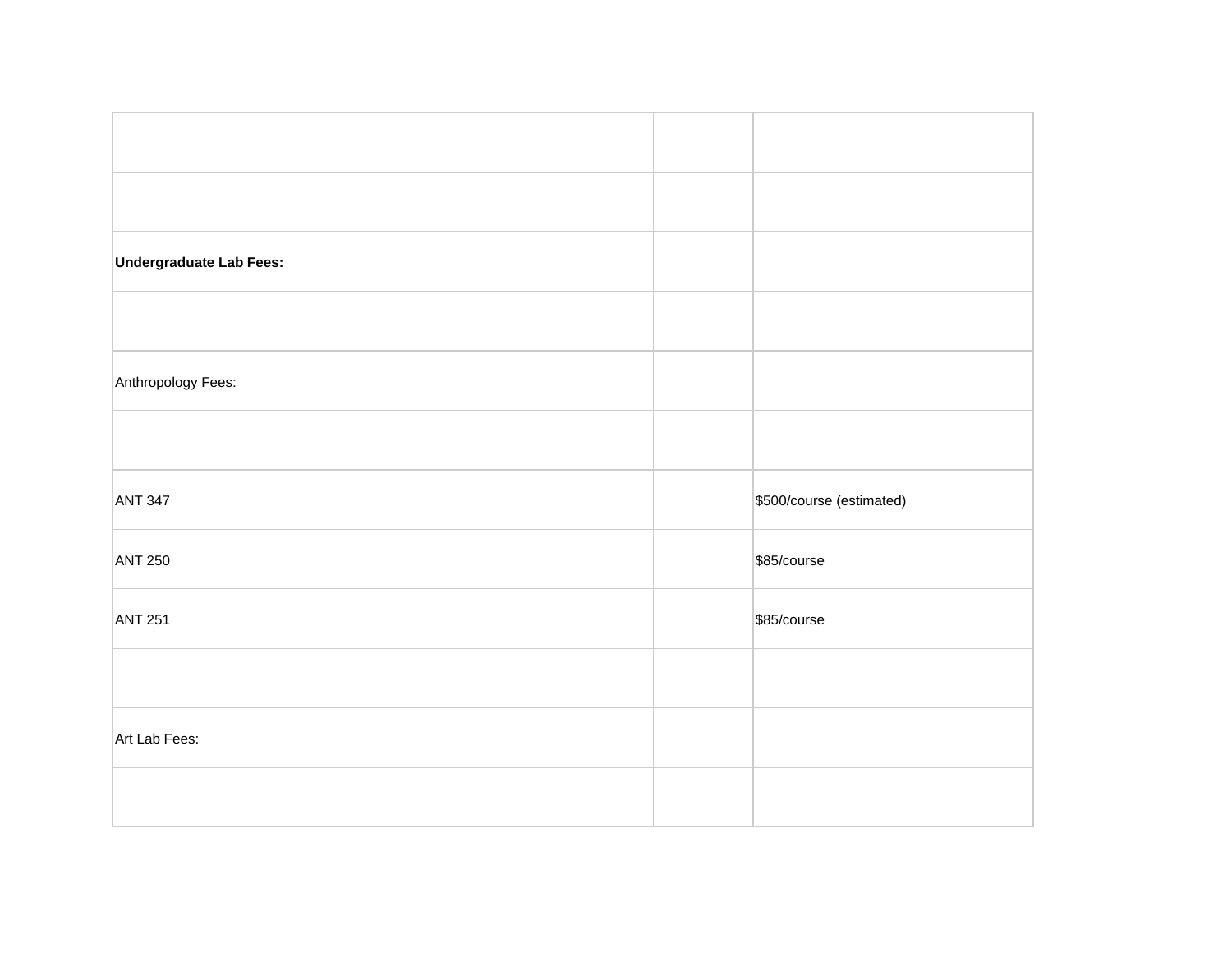| <b>ART 102</b>              |        | \$30/course      |
|-----------------------------|--------|------------------|
| <b>ART 103</b>              |        | \$50/course      |
| <b>ART 131</b>              |        | \$30/course      |
| <b>ART 312</b>              |        | \$40/credit hour |
| <b>ART 355</b>              |        | \$20/course      |
| <b>ART 358</b>              |        | \$20/course      |
|                             |        |                  |
| Athletic Training Lab Fees: |        |                  |
|                             |        |                  |
| <b>ATR 171</b>              | Fall   | \$10/course      |
| <b>ATR 171</b>              | Spring | \$15/course      |
| <b>ATR 180</b>              |        | \$15/course      |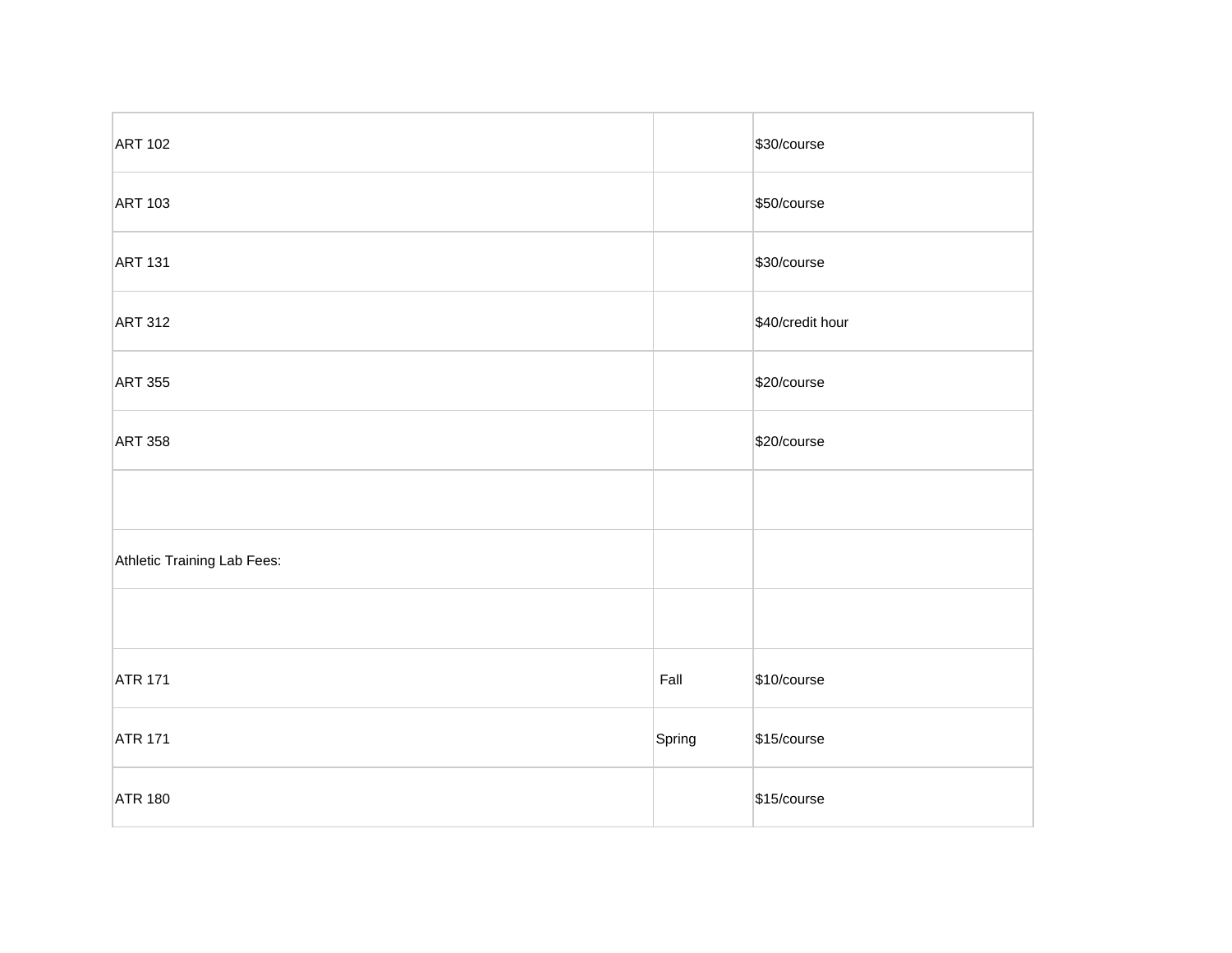| <b>ATR 225</b>      |        | \$15/course |
|---------------------|--------|-------------|
|                     |        |             |
| Biology Lab Fees:   |        |             |
|                     |        |             |
| <b>BIO 110</b>      | Fall   | \$35/course |
| <b>BIO 110</b>      | Spring | \$45/course |
| <b>BIO 115</b>      |        | \$15/course |
| <b>BIO 223</b>      |        | \$15/course |
| <b>BIO 365</b>      | Fall   | \$35/course |
| <b>BIO 365</b>      | Spring | \$50/course |
|                     |        |             |
| Chemistry Lab Fees: |        |             |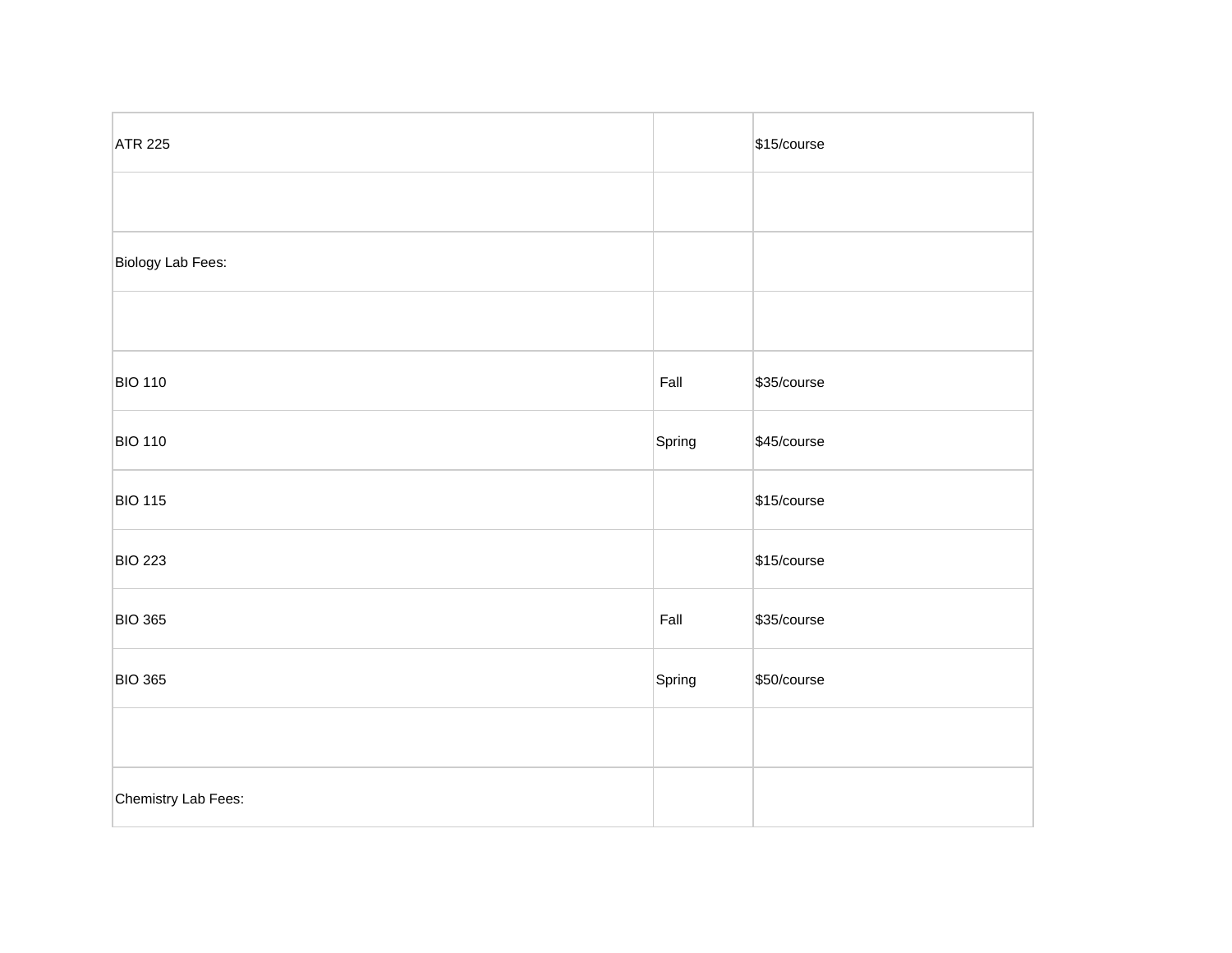| CHM 103 | \$25/course |
|---------|-------------|
| CHM 111 | \$25/course |
| CHM 112 | \$25/course |
| CHM 201 | \$25/course |
| CHM 202 | \$25/course |
| CHM 305 | \$25/course |
| CHM 307 | \$25/course |
| CHM 308 | \$25/course |
| CHM 404 | \$25/course |
| CHM 405 | \$25/course |
| CHM 409 | \$25/course |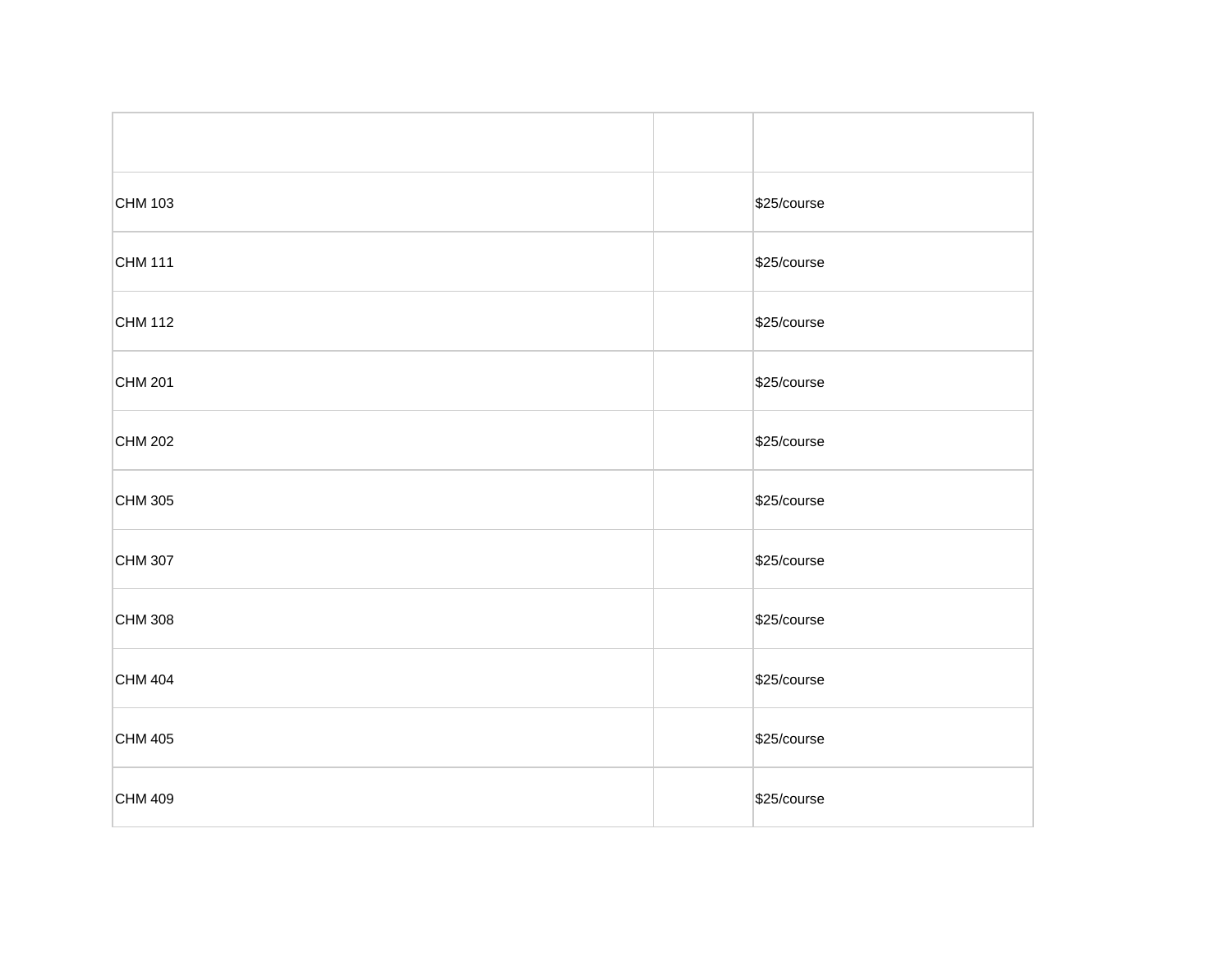| CHM 409-Trip        | \$600        |
|---------------------|--------------|
| CHM 410             | \$25/course  |
| CHM 412             | \$25/course  |
| CHM 417             | \$25/course  |
| CHM 475             | \$25/course  |
| CHM 476             | \$25/course  |
|                     |              |
| Education Lab Fees: |              |
|                     |              |
| <b>EDU 110</b>      | \$10/course  |
| <b>EDU 220</b>      | \$110/course |
| <b>EDU 225</b>      | \$45/course  |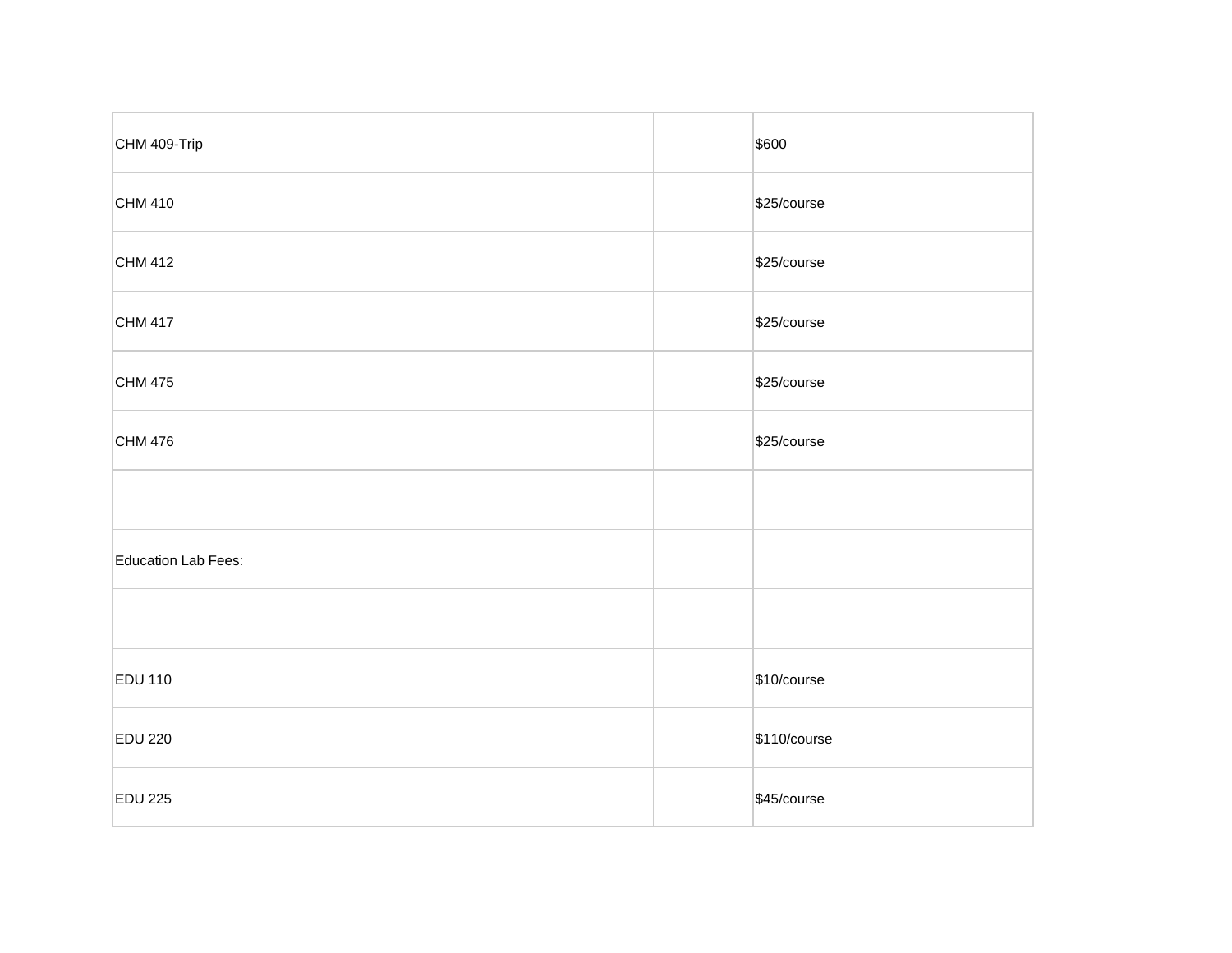| <b>EDU 227</b>             | \$30/course  |
|----------------------------|--------------|
| <b>EDU 228</b>             | \$30/course  |
| <b>EDU 229</b>             | \$30/course  |
| <b>EDU 230</b>             | \$50/course  |
| <b>EDU 322</b>             | \$75/course  |
| EDU 345; EDU 350           | \$100/course |
| <b>EDU 416</b>             | \$150/course |
|                            |              |
|                            |              |
| Forensic Science Lab Fees: |              |
|                            |              |
| <b>FSC 101L</b>            | \$25/course  |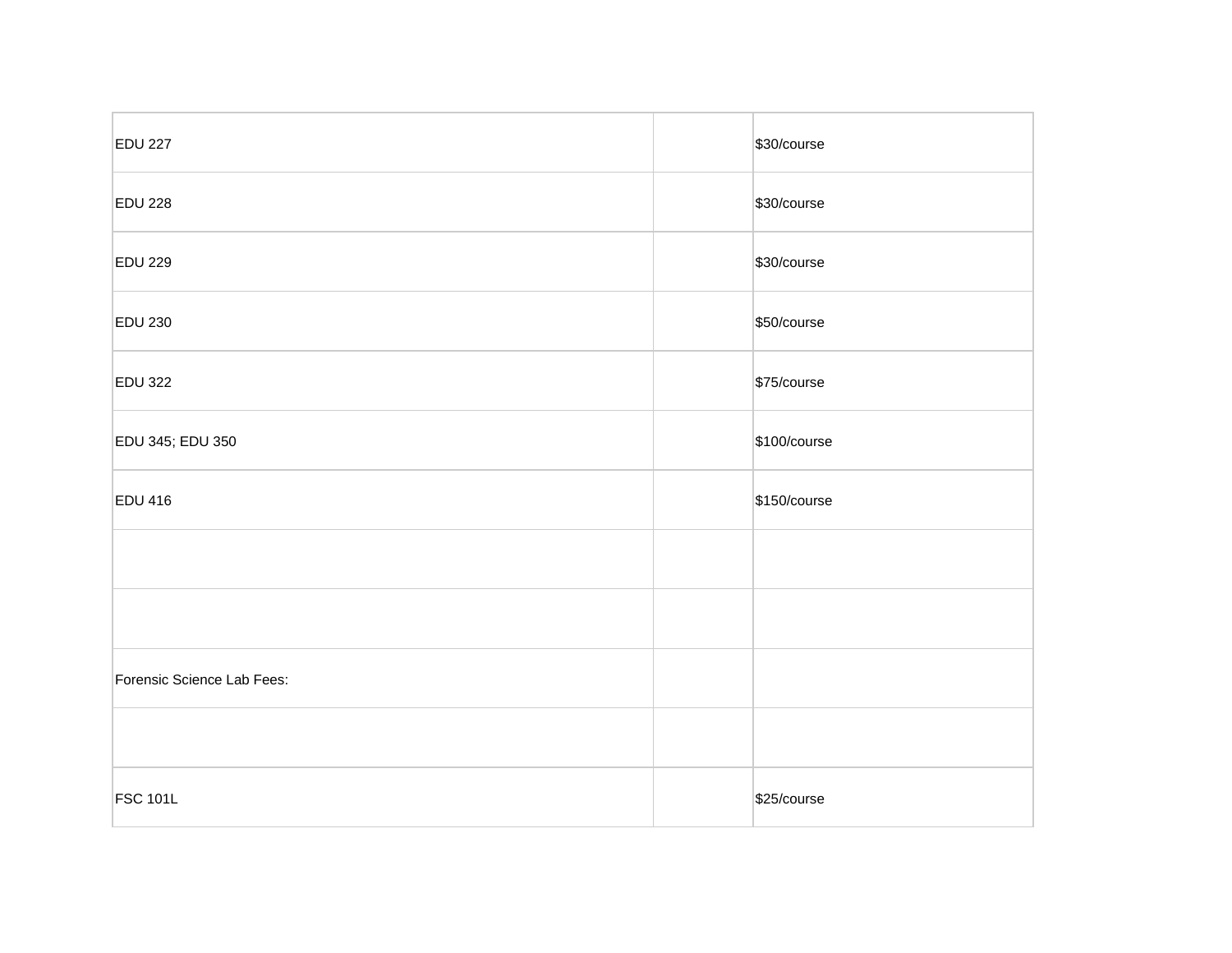| HPE Lab Fees:                            |                  |
|------------------------------------------|------------------|
|                                          |                  |
| <b>HPE 100</b>                           | \$17/course      |
| <b>HPE 318</b>                           | \$30/credit hour |
| <b>HPE 322</b>                           | \$30/credit hour |
| <b>HPE 343</b>                           | \$50/credit hour |
|                                          |                  |
| Intervention Specialist Licensure (EIS): |                  |
|                                          |                  |
| <b>EIS 361</b>                           | \$75/course      |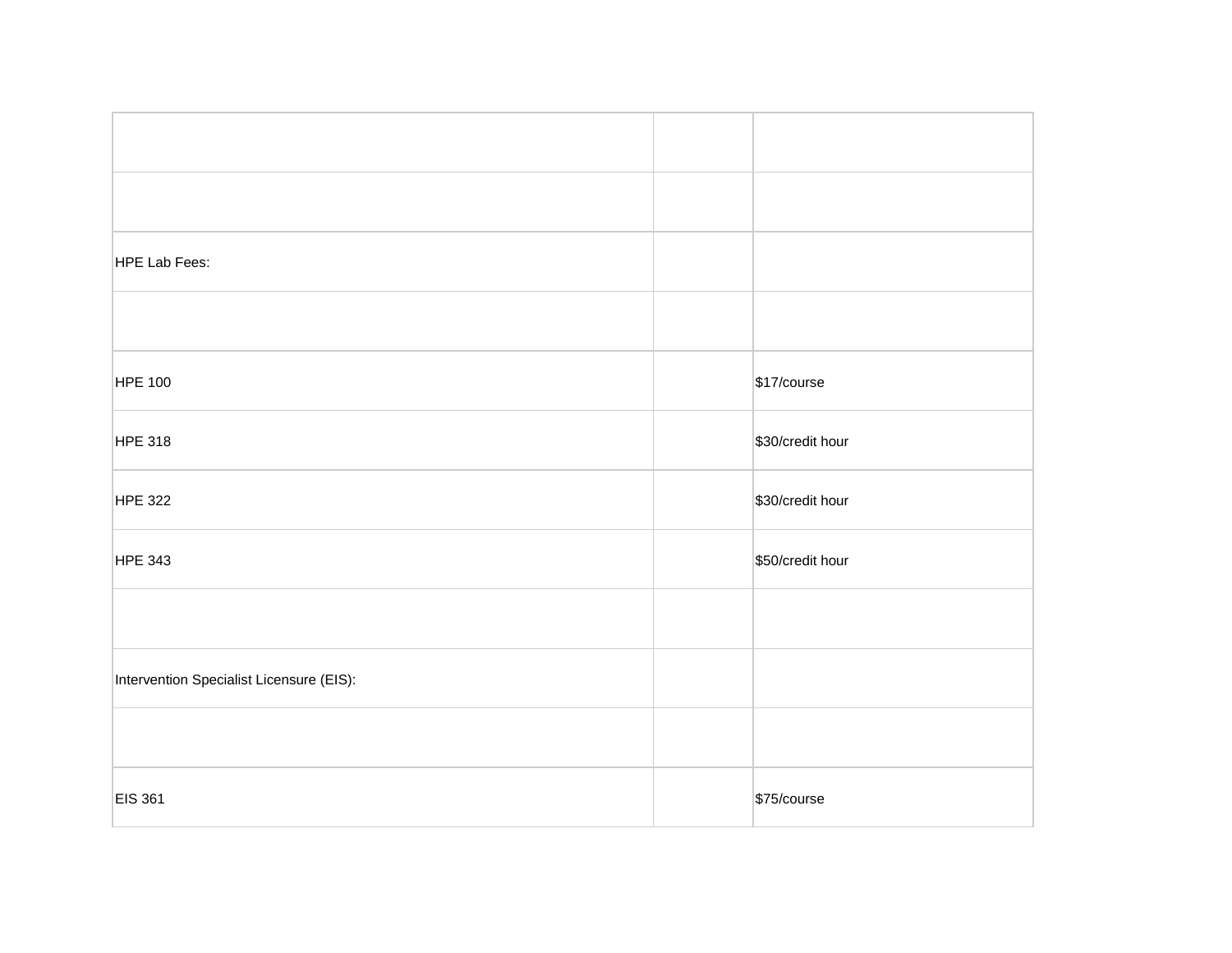| Languages:        |              |
|-------------------|--------------|
|                   |              |
| GER/SPA 489       | \$200/course |
|                   |              |
| Music Lab Fees:   |              |
|                   |              |
| <b>MUS 373</b>    | \$75/course  |
| <b>MUS 374</b>    | \$75/course  |
|                   |              |
| Physics Lab Fees: |              |
|                   |              |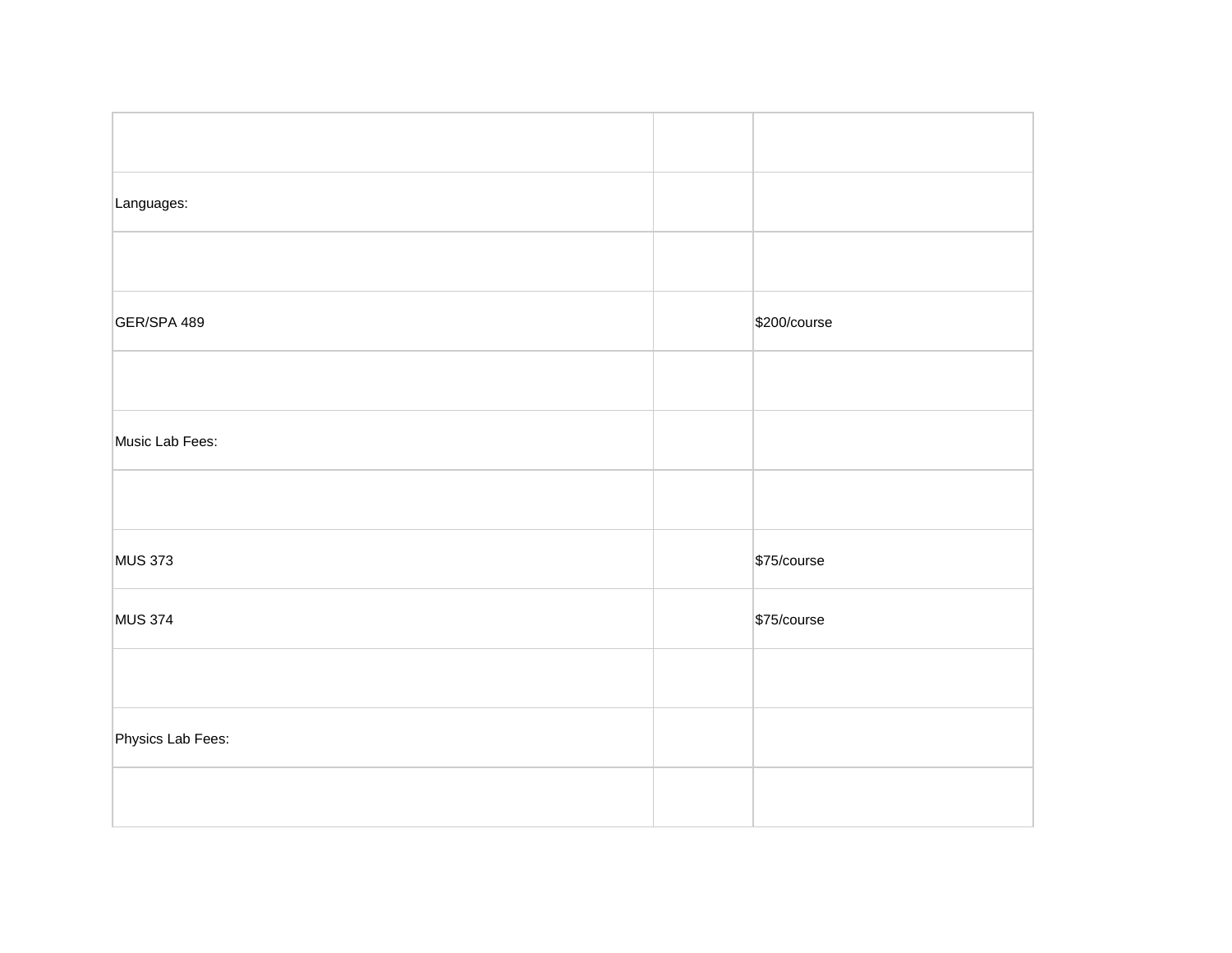| <b>PHY 104</b>     | \$75/course      |
|--------------------|------------------|
|                    |                  |
|                    |                  |
| Graduate Lab Fees: |                  |
|                    |                  |
| Counseling:        |                  |
| COU 510            | \$25/course      |
| <b>COU 518</b>     | \$25/course      |
| <b>COU 580</b>     | \$25/credit hour |
| <b>COU 581</b>     | \$25/credit hour |
| <b>COU 582</b>     | \$25/credit hour |
| <b>COU 594</b>     | \$25/credit hour |